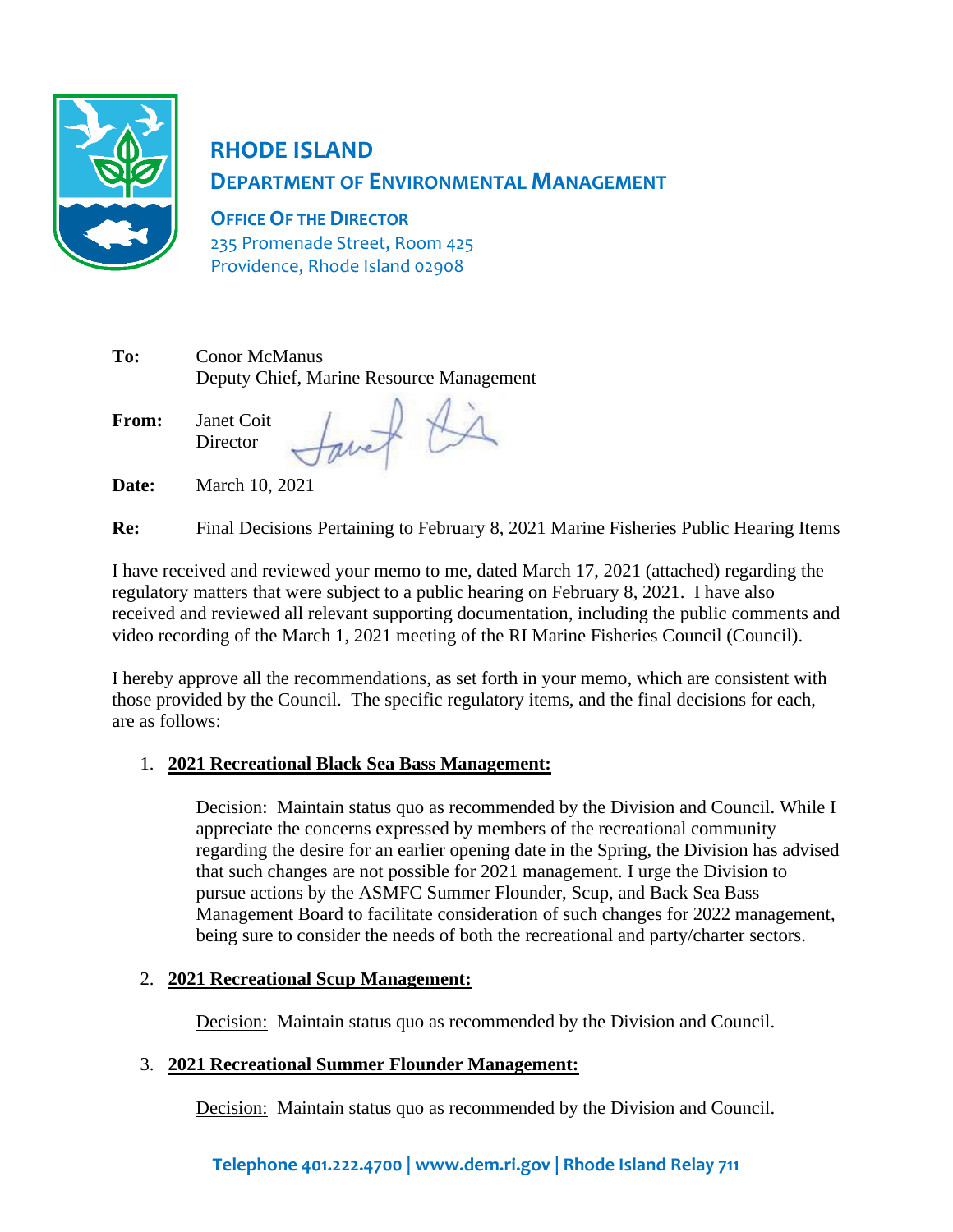#### 4. **2021 Recreational Striped Bass Management:**

Decision: Maintain status quo as recommended by the Division and Council.

#### 5. **2021 Commercial Striped Bass General Category Management:**

Decision: Maintain status quo as recommended by the Division and Council.

#### 6. **2021 Commercial Striped Bass Floating Fish Trap Management:**

Decision: Maintain status quo as recommended by the Division and Council.

#### 7. **2021 Recreational Tautog Management:**

Decision: Maintain status quo as recommended by the Division and Council.

#### 8. **2021 Commercial Tautog Management:**

Decision: Maintain status quo as recommended by the Division and Council. While I appreciate the concerns expressed by members of industry regarding changes to management, the Division has advised that such changes are not possible for 2021. I urge the Division to pursue actions by the ASMFC Tautog Management Board to facilitate consideration of such changes for 2022 management.

#### 9. **2021 Recreational Bluefish Management:**

Decision: Maintain status quo as recommended by the Division and Council.

#### 10. **2021 Commercial Bluefish Management:**

Decision: Maintain status quo as recommended by the Division and Council.

#### 11. **2021 Commercial Menhaden Management:**

Decision: Maintain status quo as recommended by the Division and Council.

#### 12. **Sand Lance Management:**

Decision: Adopt the proposed rule as noticed and recommended by the Division and Council, which establishes a possession limit for 200 fish/day.

#### 13. **Midwater Trawl Gear Prohibition:**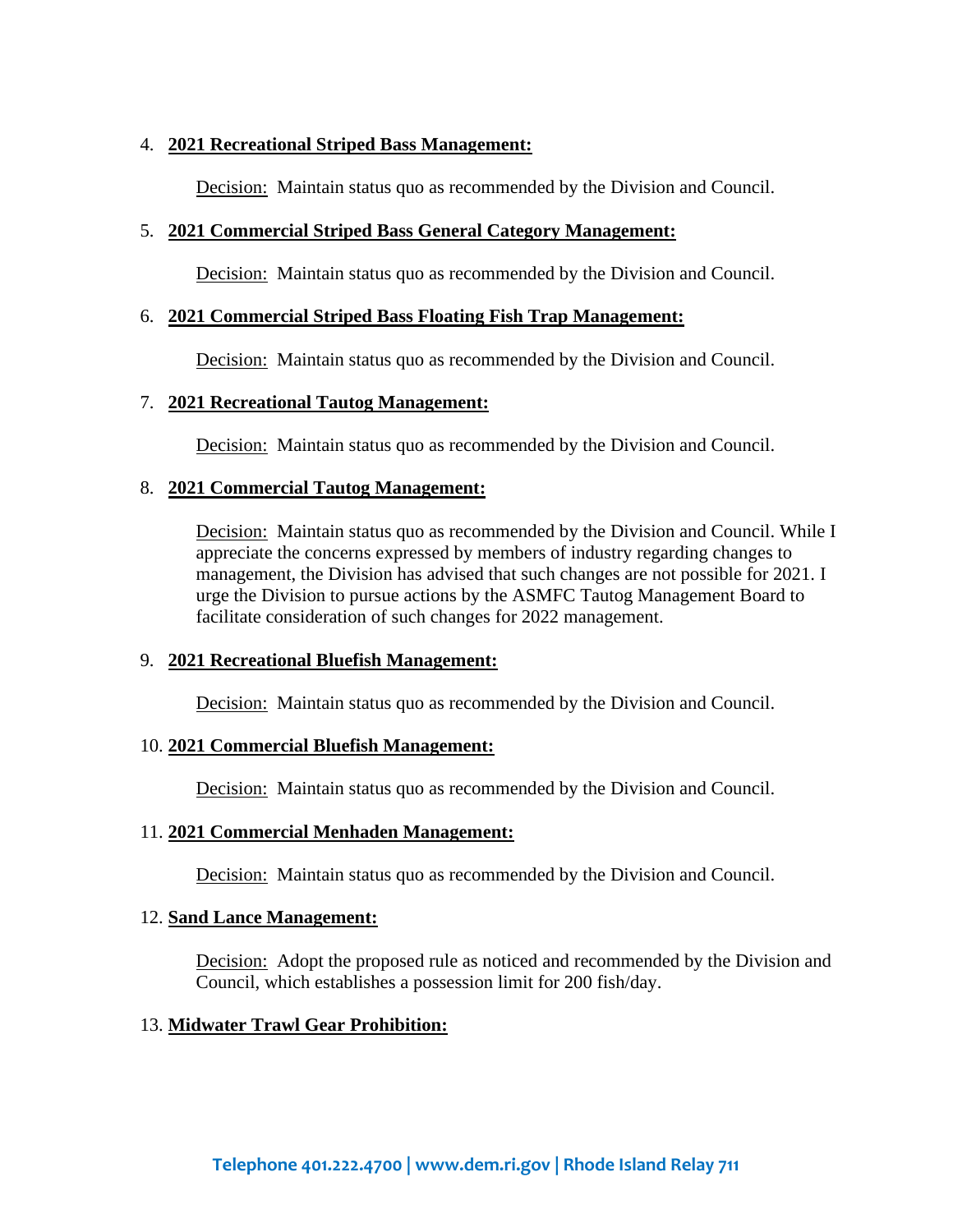Decision: Adopt the proposed rule as noticed and recommended by the Division and Council, which prohibits the use of midwater trawl gear in the marine waters of Rhode Island consistent with Amendment 8 to the federal Atlantic Herring FMP.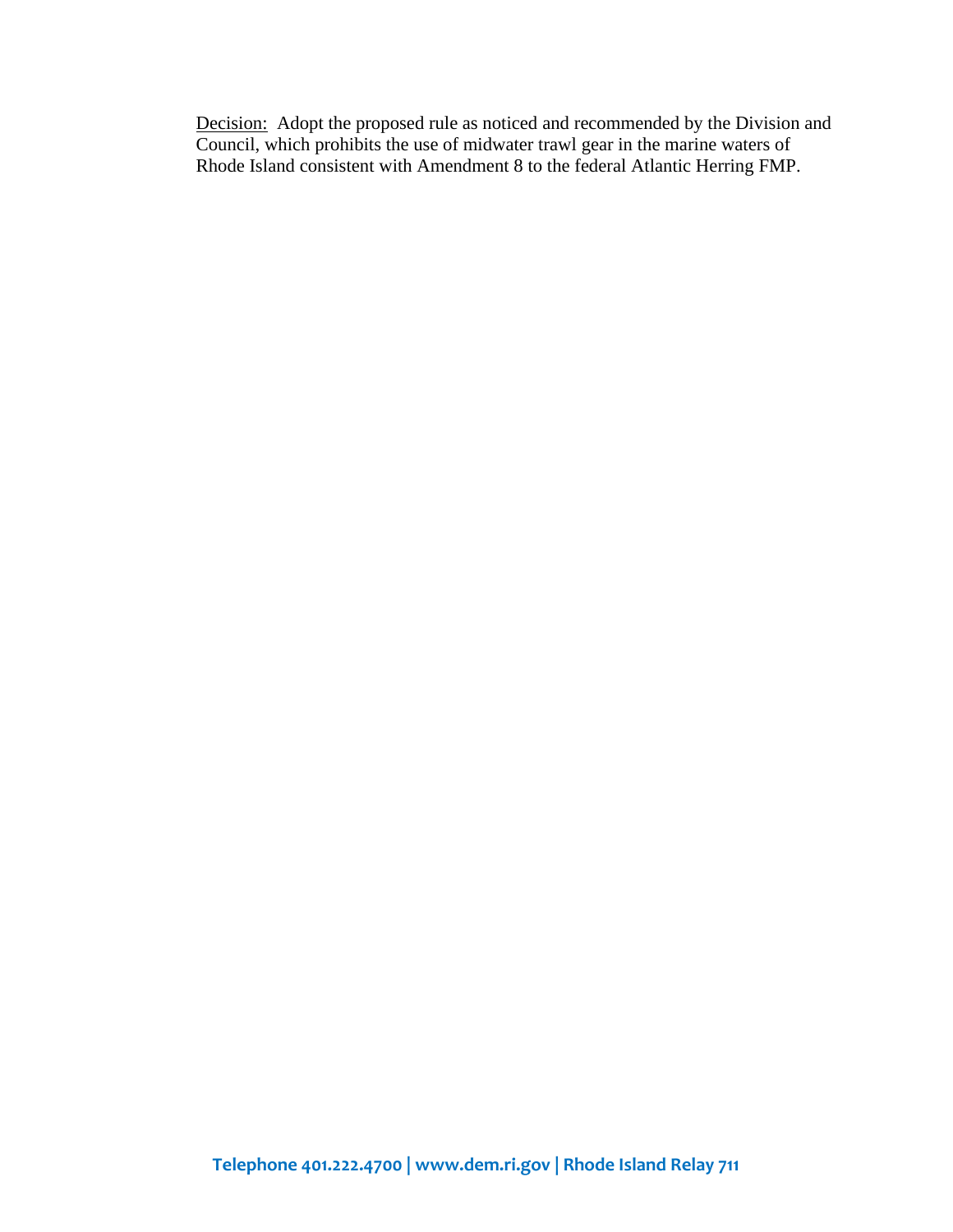

**RHODE ISLAND DEPARTMENT OF ENVIRONMENTAL MANAGEMENT DIVISION OF MARINE FISHERIES** 3 Fort Wetherill Road Jamestown, Rhode Island 02835

# INTER-OFFICE MEMO

TO: Janet Coit, Director

FROM: Conor McManus, Deputy Chief

DATE: March 7, 2021

SUBJECT: Decisions regarding proposed amendments to regulations that were the subject of a public hearing held on February 8<sup>th</sup> and RI Marine Fisheries Council (RIMFC) on March 1<sup>st</sup>. The public hearing folder contains all the necessary documentation related to this hearing, including a summary of the oral comments made at the hearing, written comments received, the noticed annotated regulations, and public notice.

# 1. **2021 Recreational Black Sea Bass Management (Part 3, section 3.7.1):**

- Background: Annual review of management.
- Proposal: No amendments were proposed.
- Public comments:
	- o D. Smith: Opposed to status quo; support for an earlier opening in May.
	- o R. Bellavance/RIPCBA: Support for status quo.
- RIMFC: 6 0 in support of recommending to maintain status quo.
- Marine Fisheries: Support for status quo. ASMFC was only considering minor conservation equivalency proposals from states for 2021 fishing season. Comments from the public were large proposals that were not going to be considered by ASMFC, thus the DMF supports looking into these proposals at a later date assuming ASMFC will allow them to be brought before the Boards.
- Timing to file: N/A.

# 2. **2021 Recreational Scup Management (Part 3, section 3.8.1):**

- Background: Annual review of management.
- Proposal: No amendments were proposed.
- Public comments:
	- o R. Bellavance/RIPCBA: Support for status quo.
- RIMFC:  $6 0$  in support of recommending to maintain status quo.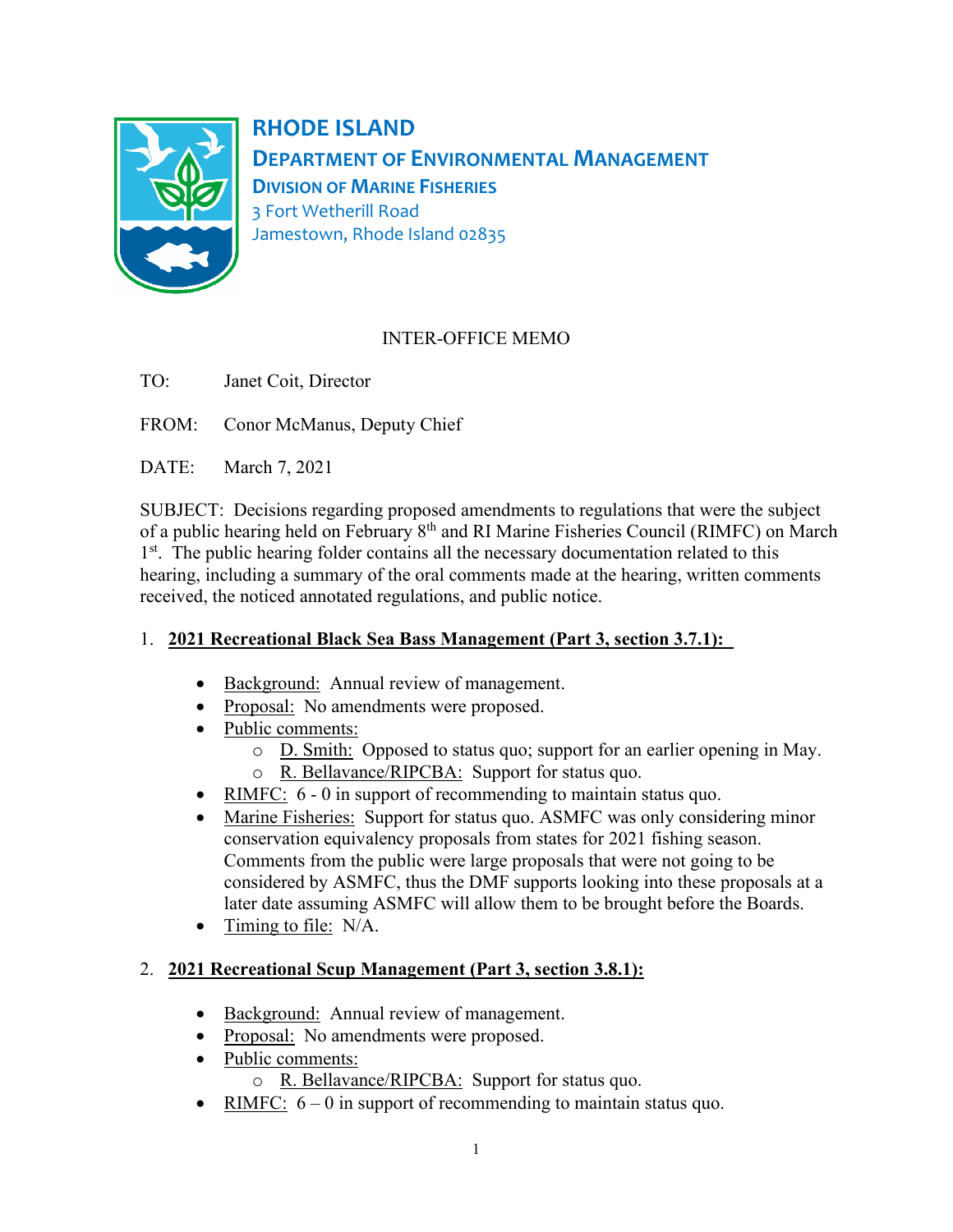- Marine Fisheries: Support for status quo.
- Timing to file: N/A.

## 3. **2021 Recreational Summer Flounder Management (Part 3, section 3.10.1):**

- Background: Annual review of management.
- Proposal: No amendments were proposed.
- Public comments:
	- $\circ$  D. Smith: Support to provide for one fish  $\omega$  17" for the party/charter boats. Support for a lower possession limit to accomplish. Massachusetts minimum size is 17".
- RIMFC: 6 0 in support of recommending to maintain status quo.
- Marine Fisheries: Support for status quo.
- Timing to file: N/A.

# 4. **2021 Recreational Striped Bass Management (Part 3, section 3.9.1):**

- Background: Annual review of management.
- Public comments:
	- o R. Bellavance/RIPCBA: Support for status quo. Supports removal of the maximum size in 2022 as problematic for the P/C industry.
- RIMFC: 6 0 in support of recommending to maintain status quo.
- Marine Fisheries: Support for status quo.
- Timing to file: N/A.

## 5. **2021 Commercial Striped Bass General Category Management (Part 3, section 3.9.2(A)):**

- Background: Annual review of management.
- Proposal: Four options (status quo; 3 additional industry proposed options).
- Public comments:
	- o J. Macari: Support for option 4 as noticed.
	- o J. Dodge: Support for option 4 as noticed.
	- o B. Christensen: Support for status quo.
	- o G. Schey: Support or status quo.
	- o M. McElroy: Support for status quo.
	- o R. Miner: Support for status quo.
	- o R. Sevigny: Support for status quo.
- RIMFC:  $6 0$  in support of recommending to maintain status quo.
- Marine Fisheries: The Division supports any of the noticed options as viable management.
- Timing to file: Immediately.

## 6. **2021 Commercial Striped Bass Floating Fish Trap Management (Part 3, section 3.9.2(B)):**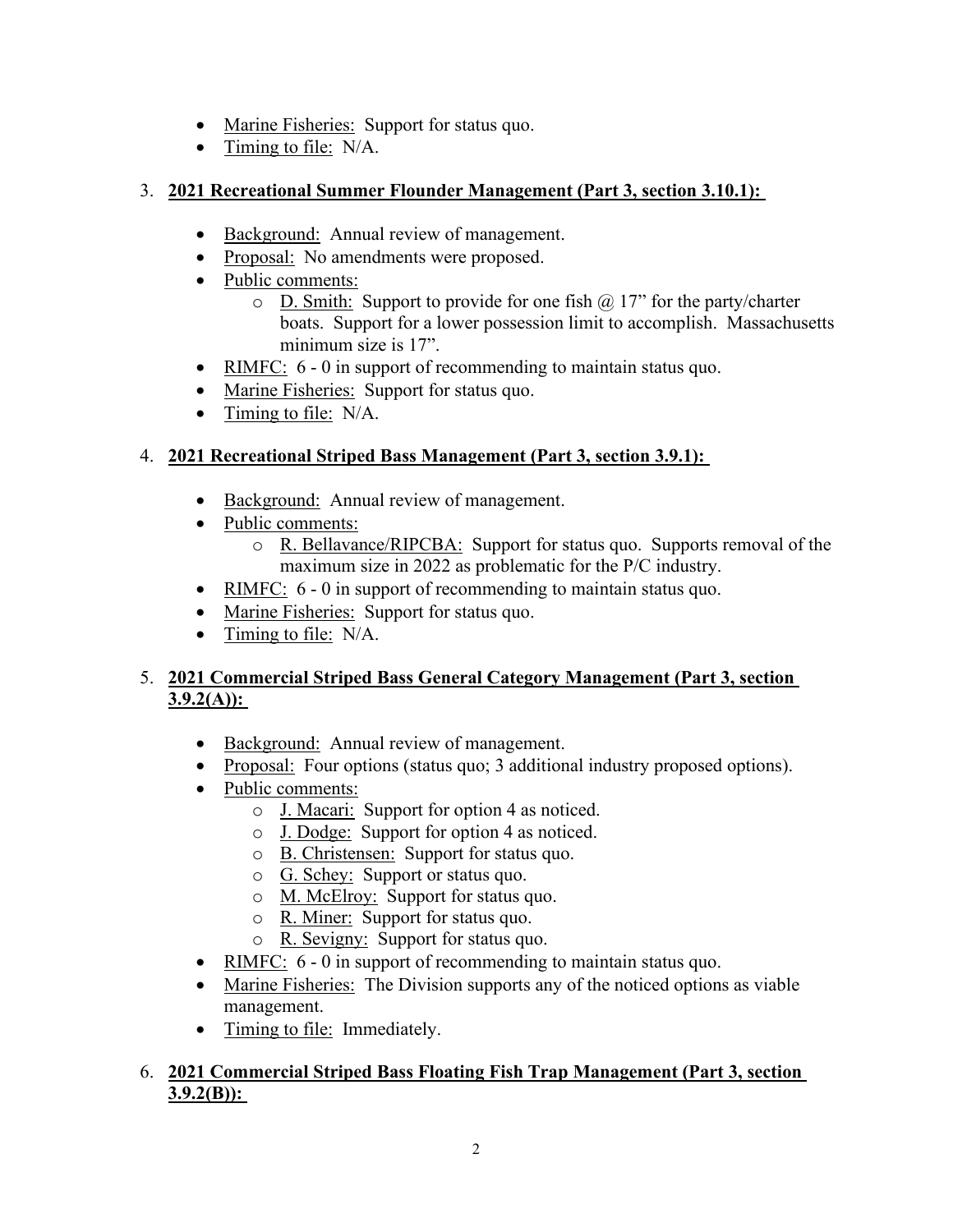- Background: Annual review of management.
- Proposal: No amendments were proposed.
- Public comments: None provided.
- RIMFC:  $6 0$  in support of recommending to maintain status quo.
- Marine Fisheries: Support for status quo.
- Timing to file: N/A.

## 7. **2021 Recreational Tautog Management (Part 3, section 3.11.1):**

- Background: Annual review of management.
- Proposal: No amendments were proposed.
- Public comments:
	- o R. Morris: Written proposal provided.
	- o D. Smith: Support for a maximum size of 22" for all but one fish (i.e., only one fish  $> 22$ " be allowed for harvest); all other fish between 16" and 22".
- RIMFC: 6 0 in support of recommending to maintain status quo.
- Marine Fisheries: Support for status quo. ASMFC was only considering minor conservation equivalency proposals from states for 2021 fishing season. Comments from the pubic were large proposals that were not going to be considered by ASMFC, thus the DMF supports looking into these proposals at a later date assuming ASMFC will allow them to be brought before the Boards. Tautog is further complicated as RI proposals must be done in concert with MA given the shared stock unit. MA was not amenable to changes this fishing year but is open to discussing further next year once the stock assessment is complete.
- Timing to file: N/A.

# 8. **2021 Commercial Tautog Management (Part 3, section 3.11.2):**

- Background: Annual review of management.
- Proposal: No amendments were proposed.
- Public comments:
	- o R. Morris: Written proposal provided.
	- o K. Murgo: Support for status quo.
- RIMFC:  $6 0$  in support of recommending to maintain status quo.
- Marine Fisheries: Support for status quo. Similar to recreational tautog measures, any changes to the tautog allocation split between commercial and recreational must first go before the ASMFC Tautog Management Board and be jointly proposed by RI and MA.
- Timing to file: N/A.

# 9. **2021 Recreational Bluefish Management (Part 3, section 3.18.1):**

• Background: Annual review of management.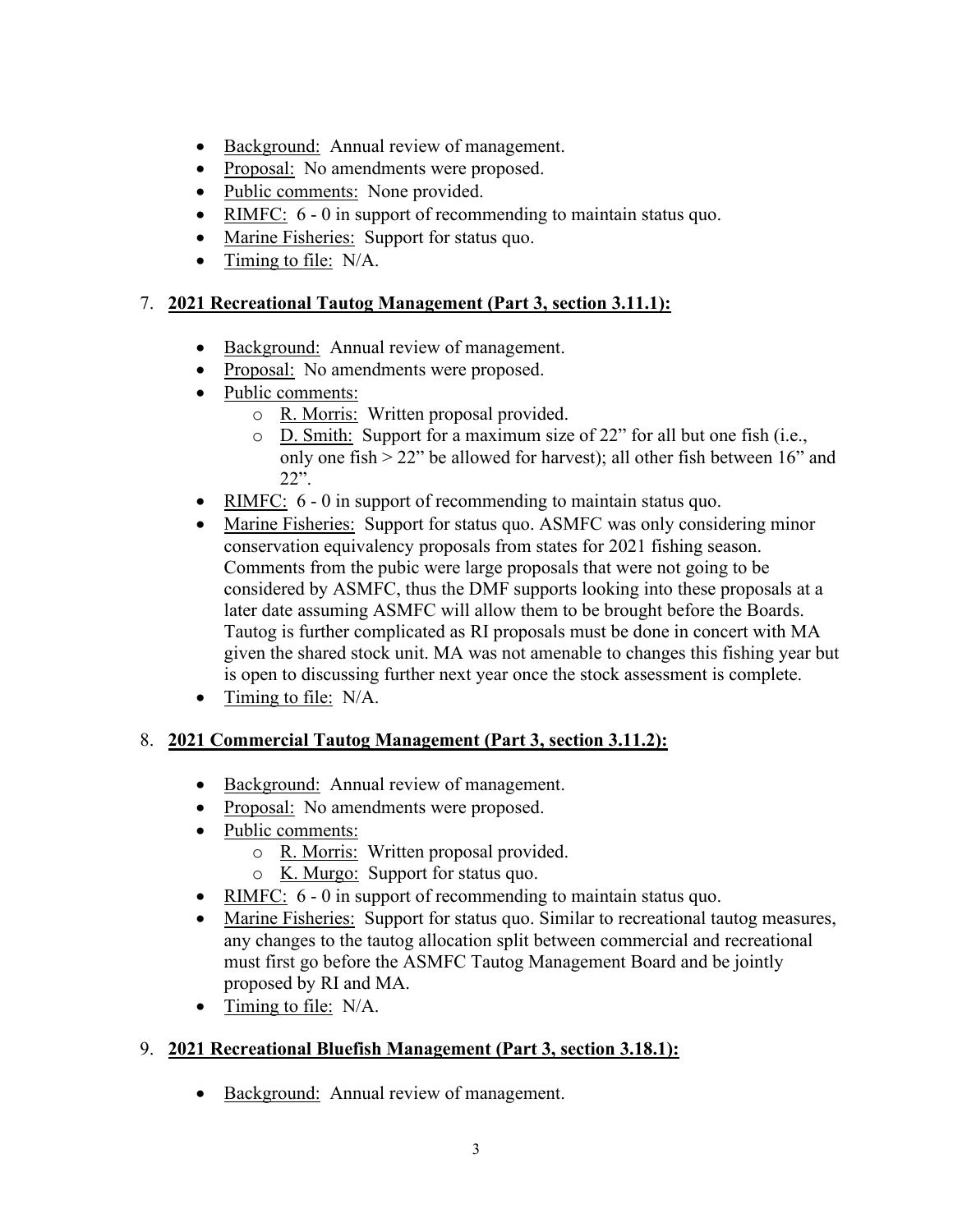- Proposal: No amendments were proposed.
- Public comments: None provided.
- RIMFC:  $6 0$  in support of recommending to maintain status quo.
- Marine Fisheries: Support for status quo.
- Timing to file: N/A.

# 10. **2021 Commercial Bluefish Management (Part 3, section 3.18.2):**

- Background: Annual review of management.
- Proposal: No amendments were proposed.
- Public comments: None provided.
- RIMFC:  $6 0$  in support of recommending to maintain status quo.
- Marine Fisheries: Support for status quo.
- Timing to file: N/A.

# 11. **2021 Commercial Menhaden Management (Part 3, section 3.22):**

- Background: Annual review of management.
- Proposal: No amendments were proposed.
- Public comments: None provided.
- RIMFC:  $6 0$  in support of recommending to maintain status quo.
- Marine Fisheries: Support for status quo.
- Timing to file: N/A.

# 12. **Sand Lance Management (proposed new section 3.34):**

- Background: Acknowledgement of sand lance importance to ecosystem function and conscience movement toward ecosystem-based fisheries management. Similar acknowledgment has resulted in complementary management actions in the U.S. Atlantic already:
	- o The MAFMC Forage Fish Omnibus prohibits landing data-limited forage fish over 1700lbs per trip (of which sand lance is included in).
	- o The NEFMC prohibits sand lance harvest in federal waters.
	- o Massachusetts prohibits a person from retaining, possessing or landing more than 200 pounds of sand lance per trip in state waters.
- Public comments: None provided.
- RIMFC:  $6 0$  in support of recommending adoption as noticed.
- Marine Fisheries: Support as noticed.
- Timing to file: Immediately.

# 13. **Midwater Trawl Gear Prohibition (Part 6, section 6.8.2(E)):**

• Background: Division proposal to prohibit the use of midwater trawl gear consistent with Amendment 8 to the Atlantic herring FMP.